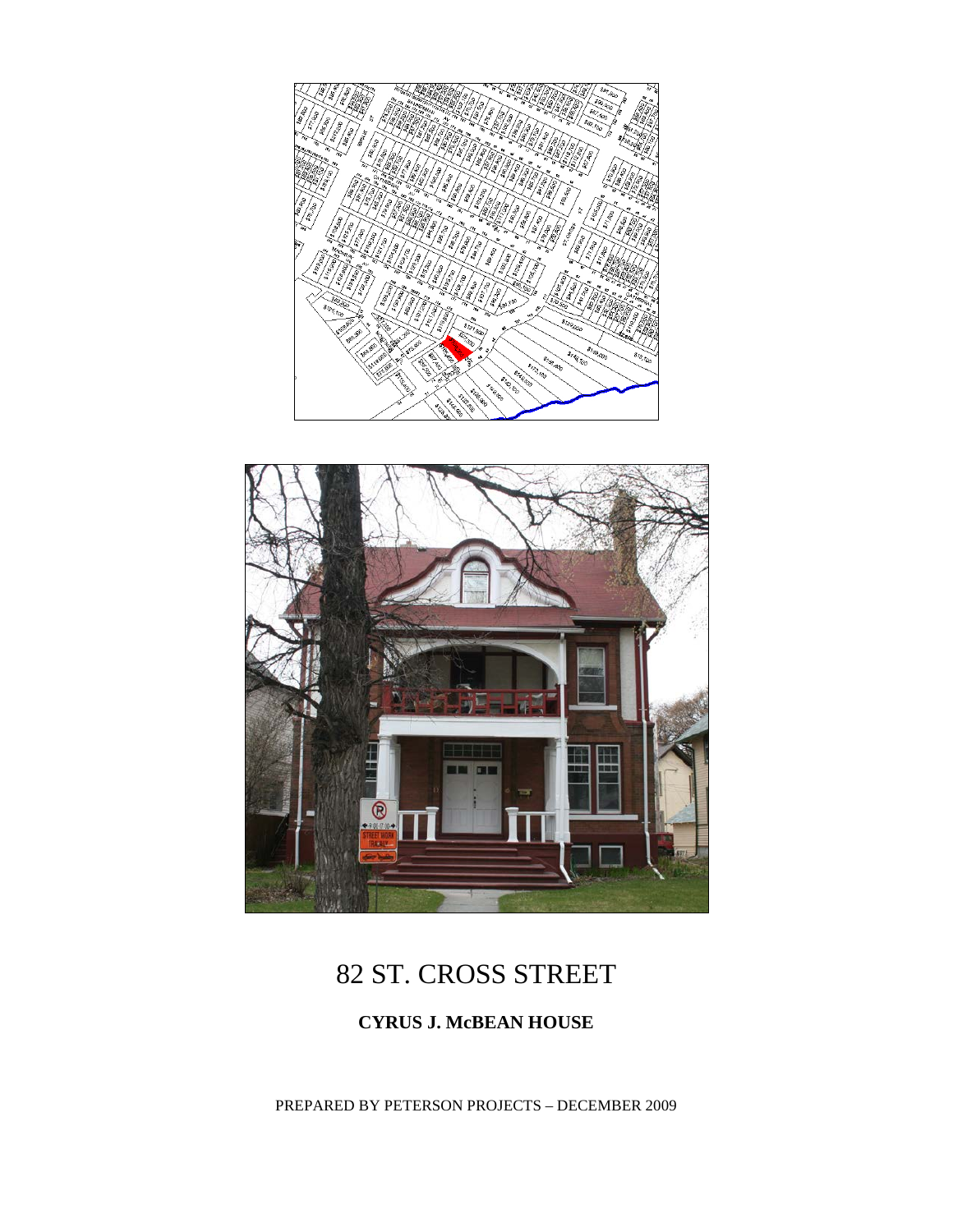

## 82 ST. CROSS STREET **CYRUS J. McBEAN HOUSE**

**Date of Construction:** 1911 **Building Permit:** 1605/1911 **Architect:** McBean, Cyrus J. (owner) **Contractor:** McBean, Cyrus J. (owner)

#### ARCHITECTURAL INTEREST:

Built near the end of Winnipeg's decade of growth, this house joined many other in the neighbourhood – a large, comfortable single-family home built on a quiet residential street in Winnipeg's Scotia Street area.

The front (east) façade is symmetrically designed with a large, two storey porch located in the centre and featuring an wide set of steps to the first floor deck with wood railing and angular columns supporting the second storey porch with wood railing and arched opening. Above the porch on the front slope of the gable roof is an attractive dormer window with curved lines. The ground floor is clad in multi-coloured brick while the second storey is a combination of stucco and half-timbering. The two side elevations continue the basic design of the front – ornamental brick cladding on the ground floor; plain, rectangular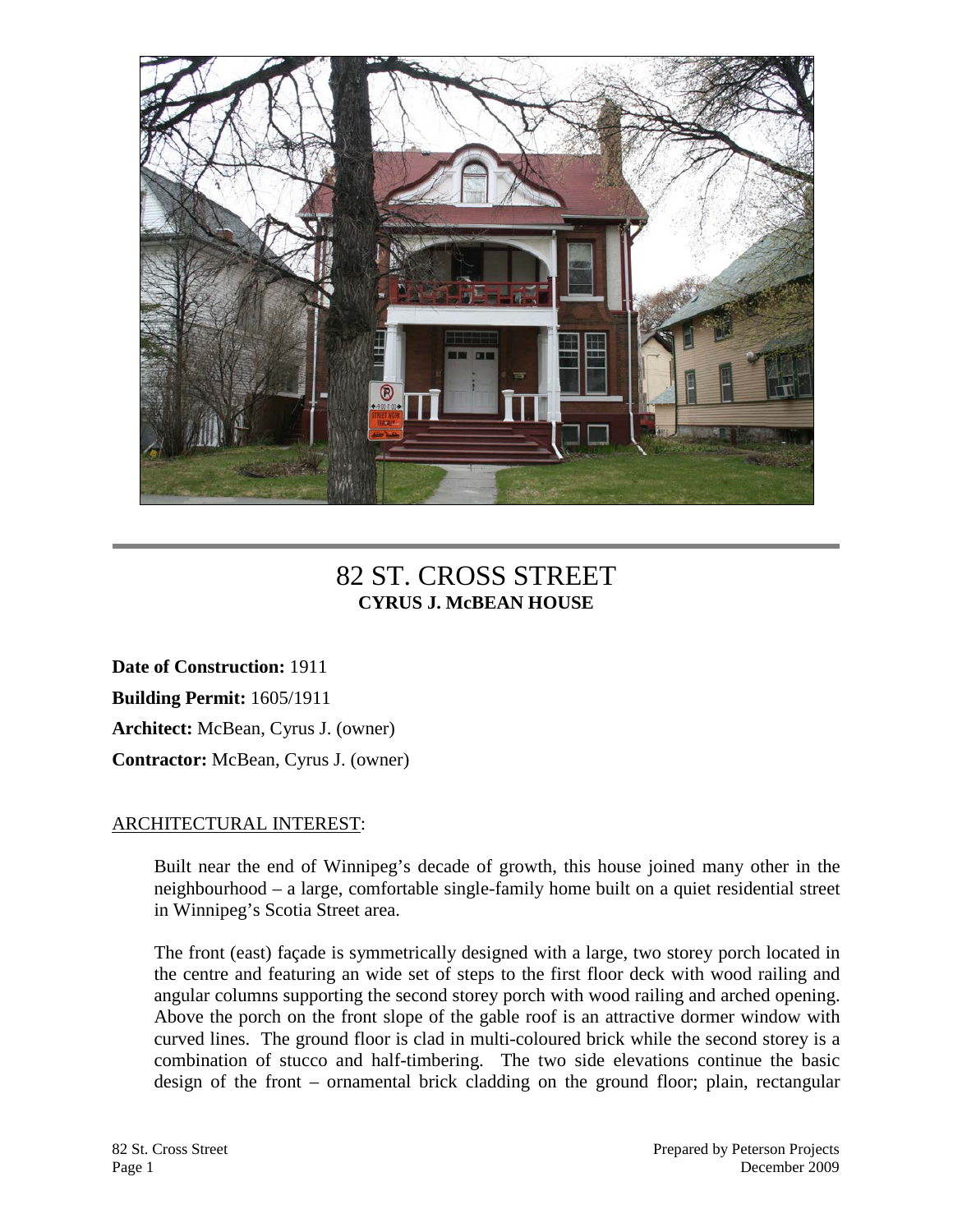

Front (east) and south façades, 2009

windows on both levels and stuccoing and half-timbering on the upper floor and in the gable end.

The building stands on its original site, appears to be in good structural condition and does not appear to have been altered on the exterior.

This home is designed in the Tudor style, most popular in the design of single family dwellings constructed throughout Winnipeg and North American from the 1890s until World War II, although the decades of the 1920s and 1930s also saw an explosion in Tudor-style house construction on this continent. The style is loosely based on a number of late Medieval English structures ranging from thatch-roofed cottages to grand mansions. In North America, the style developed several distinctive elements - ornamental halftimbering, steeply pitched roofs, front-facing gables, and stucco, masonry or masonryveneered walls.

The most common feature of Tudor homes is a steeply pitched central roof with cross gables. Tall, narrow windows in multiple groups, and massive chimneys crowned by chimney pots, are other common elements. About half of all examples of the style contain decorative (non-structural) half-timbering with stucco or brick infill. $\frac{2}{3}$  $\frac{2}{3}$  $\frac{2}{3}$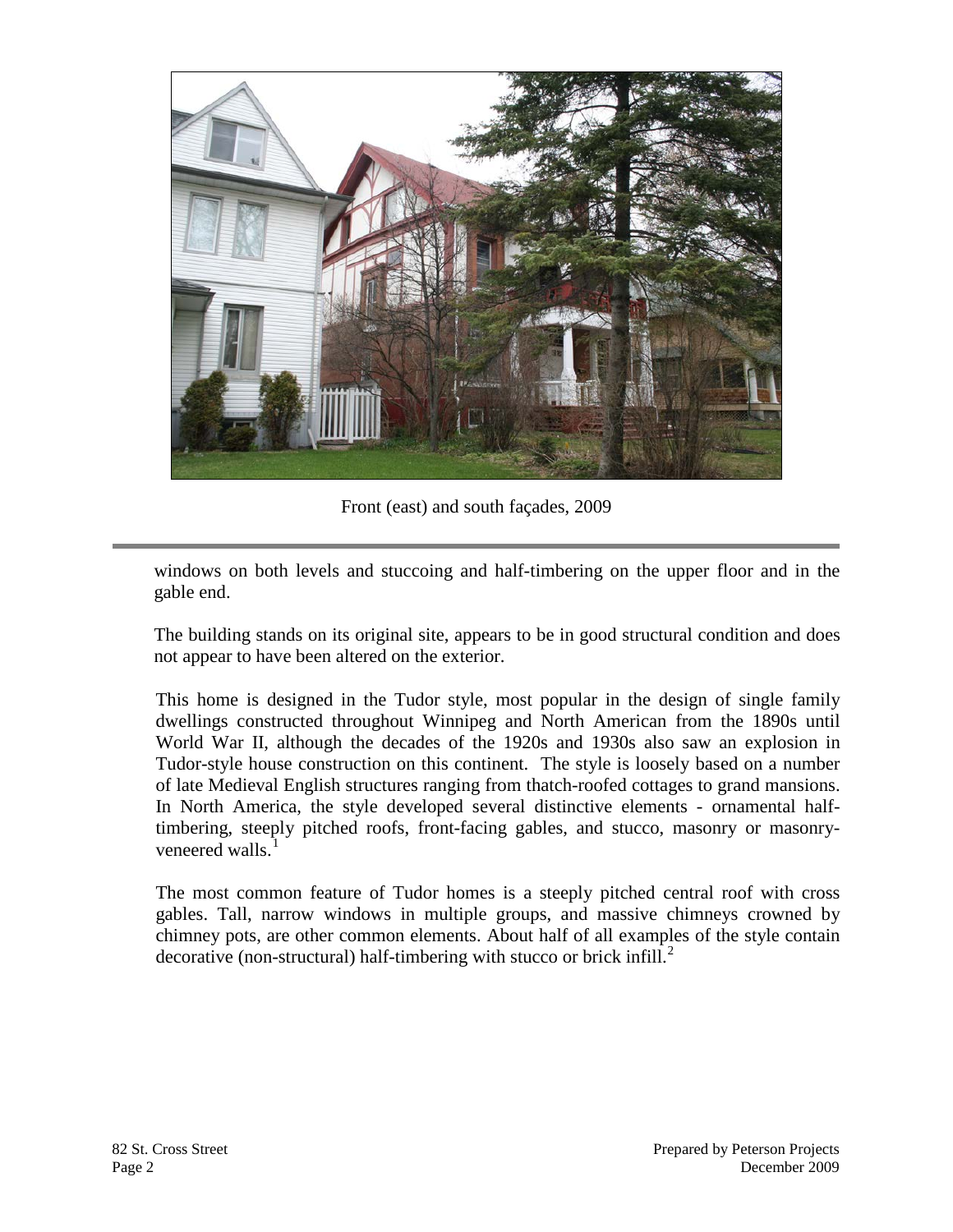

Front (east) and north façades, 2009

#### HISTORICAL INTEREST:

Cyrus J. McBean is listed as the original owner of the building. A draftsman/contractor by trade, he is named on the City of Winnipeg Building Permit as the home's architect and contractor as well.<sup>[3](#page-4-2)</sup> McBean was the oldest son of Cyrus and Mary Ann McBean and was 21 years of age when he built this house. $4\,$  $4\,$  In 1920, Peanetta McBean is listed as the occupant of the property. Other owners included barrister S. Hart Green, of Green and Mathers (1920-194[5](#page-4-4)). The building was divided into 3 suites in the  $1950s$ .<sup>5</sup>

#### RECOMMENDATION TO HISTORICAL BUILDINGS COMMITTEE:

Under the Historical Buildings By-law, this building meets a number of important criteria:

- its historical importance- illustrative of the type of home built in pre-World War I era in all of Winnipeg's residential districts;
- its associations- N/A:
- its design- a good example of the Tudor style;
- its architect- C.J. McBean was the named practitioner;
- its location- contributes greatly to the historic streetscape in its neighbourhood; and
- its integrity- its main façades continue to display many of their original elements and design.